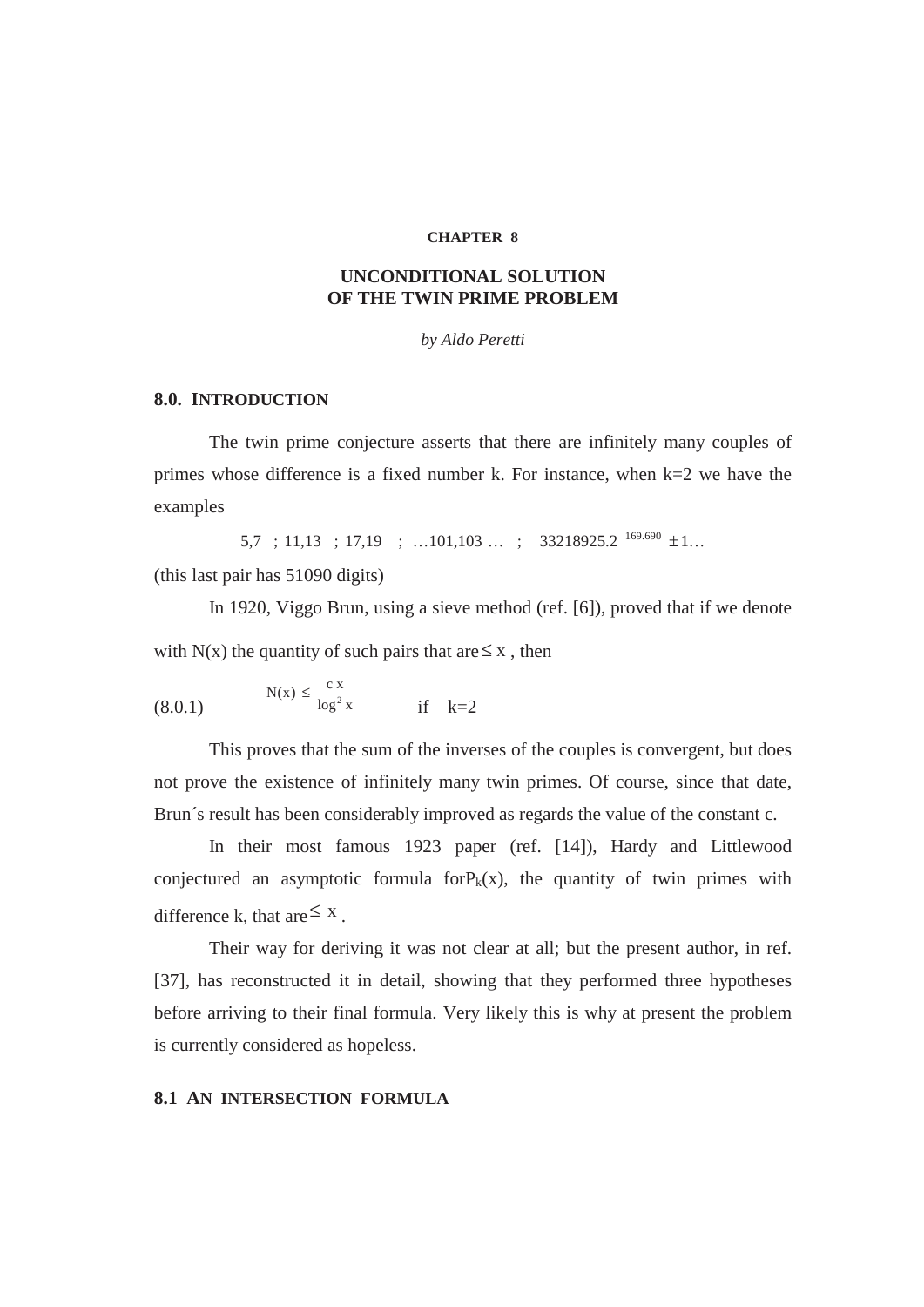Hardy-Littlewood did not work directly with the function  $N(x)$ , but they evaluated in change

$$
(8.1.1) \tS(n) = \sum_{\text{twins} \le n} \log p_1 \cdot \log p_2
$$

Now, if

(8.1.2) 
$$
\vartheta(x) = \sum_{p \le x} \log p
$$
 (p: prime number)

is the Chebishev function, then evidently

(8.1.3) 
$$
\Delta \vartheta(u) = \vartheta(u) - \vartheta(u-1) = \begin{cases} \text{logu if} & u = \text{prim number,} \\ 0 & \text{in anyotherase} \end{cases}
$$

and

(8.1.4) 
$$
\Delta \vartheta(u-k) = \vartheta(u-k) - \vartheta(u-k-1) = \begin{cases} \log(u-k) & \text{if } u-k=p_j \\ 0 & \text{in any other case} \end{cases}
$$

so that

(8.1.5) 
$$
\{\vartheta(u) - \vartheta(u-1)\} \{\vartheta(u-k) - \vartheta(u-k-1)\} = \begin{cases} \log p_i \cdot \log p_j & \text{with } p_i - p_j = k \\ 0 \text{ in any otherwise} \end{cases}
$$

It follows that

(8.1.6) 
$$
S(t) = \int_{0}^{t} \Delta \vartheta(u) \cdot \Delta \vartheta(u - k) \cdot du
$$

# **8.2 THE ASYMPTOTIC VALUE OF**  $\Delta \vartheta$  **(u)**

In Chapter 6, Lemma (6.16.3) of this book it is derived the following asymptotic formula for  $\Delta \vartheta$  (u):

(8.2.1) 
$$
\Delta \vartheta(u) \sim \sum_{q=1}^{N} \frac{\mu(q)}{\varphi(q)} Cq(t)
$$

where  $\mu(q)$  is the Moebius function,  $\varphi(q)$  the Euler function and C<sub>q</sub>(t) the Ramanujan

function

(8.2.2) 
$$
C_q(t) = \sum_{h=1}^{q} e^{-2 \pi i \frac{h}{q} t}
$$

$$
C_q(t) = \sum_{(h,q)=1}^{q} e^{-2 \pi i \frac{h}{q} t}
$$

As known,  $C_q(u)$  is a real and even function of u, because we have: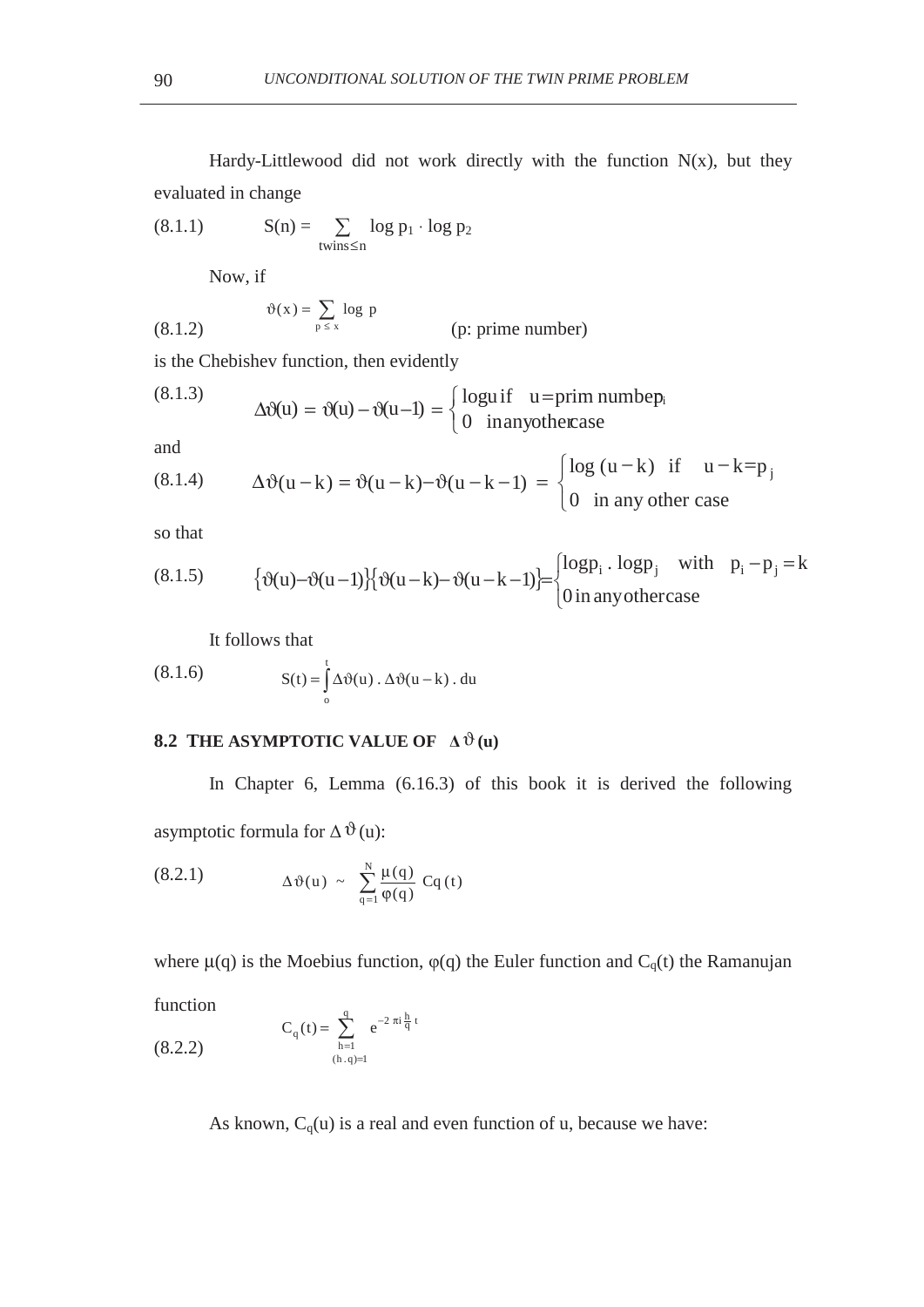(8.2.3) 
$$
C_q(u) = \sum_{h=1}^{h=q} \cos 2\pi \frac{h}{q} u
$$

$$
(h,q) = 1
$$

## **8.3 RETURN TO (8.1.6)**

From (8.2.1) we deduce:

(8.3.1) 
$$
\Delta \vartheta(u-k) \sim \sum_{q=1}^{N} \frac{\mu(q)}{\phi(q)} C_q(u-k)
$$

This can be written also (because  $C_q(u)$  is an even function of u) as:

(8.3.2) 
$$
\Delta \vartheta(u-k) \sim \sum_{1}^{N} \frac{\mu(q)}{\varphi(q)} C_q(\kappa - u)
$$

Replacing (8.2.1) and (8.3.2) in (8.1.6) we obtain an asymptotic approximation to  $S(t)$ :

 $q_1 \neq q$ 

≠

կ≠ Կշ

(8.3.3) 
$$
\mathbf{S}(t) \approx \int_{0}^{t} \left\{ \sum_{1}^{N} \frac{\mu(q_{1})}{\phi(q_{1})} C_{q_{1}}(u) \right\} \left\{ \sum_{1}^{N} \frac{\mu(q_{2})}{\phi(q_{2})} C_{q_{2}}(k-u) \right\} du
$$

$$
= \int_{0}^{t} \left\{ \sum_{1}^{N} \frac{\mu^{2}(q)}{\phi^{2}(q)} C_{q}(k) + \sum_{q_{1}} \sum_{q_{2}} \frac{\mu(q_{1}) \mu(q_{2})}{\phi(q_{1}) \phi(q_{2})} C_{q_{1}}(u) C_{q_{2}}(k-u) \right\} du
$$

because, from its definition (8.2.2) follows that

 $\overline{\mathcal{L}}$ 

(8.3.4) 
$$
C_q(u) C_q(k-u) = C_q(k)
$$

From (8.3.3)

$$
S(t) \sim \sum_{1}^{N} \frac{\mu^{2}(q)}{\phi^{2}(q)} C_{q}(k)t + \int_{0}^{t} \sum \sum \frac{\mu(q_{1}) \mu(q_{2})}{\phi(q_{1}) \phi(q_{2})} C_{q_{1}}(u) C_{q_{2}}(k-u) du
$$

In Chapter 6 of this book, Lemma (6.16.1) is proved that

$$
\left|\ \sum\limits_{q>N}^{\infty}\ \frac{\mu^2(q)}{\phi^2(q)}\ C_q(k).t\ \right|\ < \ d(k)\,e^{3\gamma}\frac{(\log\log N)^2}{N}\log\log k.t
$$

where  $d(k)$  is the quantity of divisors of k, and  $\gamma$  = Euler's constant.

Hence

(8.3.5) 
$$
S(t) \sim \sum_{q=1}^{\infty} \frac{\mu^{2}(q)}{\phi^{2}(q)} C_{q}(k)t + \int_{0}^{t} \sum_{q_{1}=1}^{N} \sum_{q_{2}=1}^{N} \frac{\mu(q_{1})\mu(q_{2})}{\phi(q_{1})\phi(q_{2})} C_{q_{1}}(u) C_{q_{2}}(k-u) du + \delta_{1} d(k) e^{3\gamma} \cdot \frac{(\log \log N)^{2}}{N} \log \log k \cdot t
$$
  $(|\delta| < 1)$ 

¿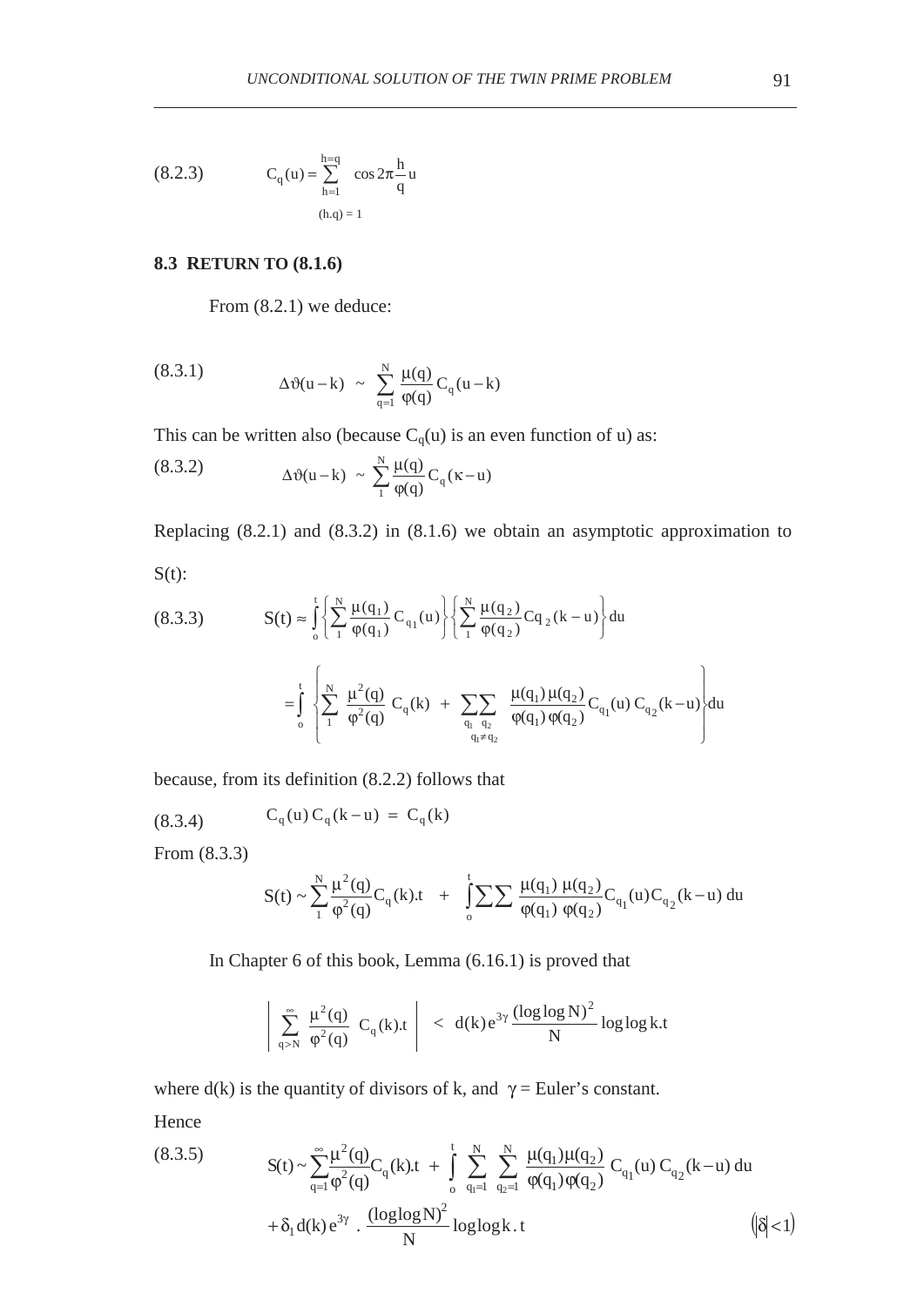The multiplicative properties of the terms in the first series at right allows us to transform it into a product, and we have:

$$
\sum_{q=1}^{\infty} \frac{\mu^2(q)}{\varphi^2(q)} C_q(t) \cdot t = 2 \prod_{p=3}^{\infty} \left( 1 - \frac{1}{(p-1)^2} \right) \prod_{p|k} \frac{p-1}{p-2} \cdot t
$$

$$
= 1,3023 \prod_{p|k} \frac{p-1}{p-2} \cdot t
$$

### **8.4. EVALUATION OF THE SECOND TERM OF (8.3.5)**

We have

$$
\int_{0}^{t} C_{q_{1}}(u) C_{q_{2}}(k-u) du = \int_{0}^{t} \sum_{h_{1}=1}^{q_{1}} e^{-2 \pi i \frac{h_{1}}{q_{1}}} \sum_{h_{2}=1}^{q_{2}} e^{-2 \pi i \frac{h_{2}}{q_{2}}(k-u)} du
$$
  
\n
$$
= \sum_{h_{1}} \sum_{h_{2}} e^{-2 \pi i \frac{h_{2}}{q_{2}}} \int_{0}^{t} e^{-2 \pi i (\frac{h_{1}}{q_{1}} - \frac{h_{2}}{q_{2}})u} du =
$$
  
\n
$$
= \sum_{h_{1}} \sum_{h_{2}} e^{-2 \pi i \frac{h_{2}}{q_{2}}} \frac{1 - e^{-At}}{2 \pi i (\frac{h_{2}}{q_{2}} - \frac{h_{1}}{q_{1}})}
$$
  
\n
$$
= \sum_{h_{1}} \sum_{h_{2}} e^{-2 \pi i \frac{h_{2}}{q_{2}}} \frac{q_{1} q_{2} (1 - e^{-At})}{2 \pi i (q_{1} h_{2} - h_{1} q_{2})}
$$
  
\n(A = 2 \pi i  $(\frac{h_{1}}{q_{1}} - \frac{h_{2}}{q_{2}})$ )

As  $q_1 \neq q_2$  the smallest value of  $|q_1 h_2 - h_1 q_2|$  is 1, while the modulus of the numerator is less or equal than  $2q_1 q_2$ .

The quantity of terms in the sum is  $\varphi(q_1) \varphi(q_2)$ . Hence the modulus of the double sum does not exceed of

$$
\frac{1}{\pi}\,q_1\,\phi_1\,q_2\,\phi_2
$$

Returning to (8.3.5), we have:

(8.4.1) 
$$
\left| \int_{0}^{t} \sum_{q_{1}=1}^{N} \sum_{q_{2}=1}^{N} \frac{\mu(q_{1}) \mu(q_{2})}{\varphi(q_{1}) \varphi(q_{2})} C_{q_{1}}(u) C_{q_{2}}(k-u) \cdot du \right| < \sum_{q_{1}=1}^{N} \sum_{q_{2}=1}^{N} \frac{q_{1} q_{2}}{\pi} = \frac{N^{2} (N+1)^{2}}{4 \pi}
$$